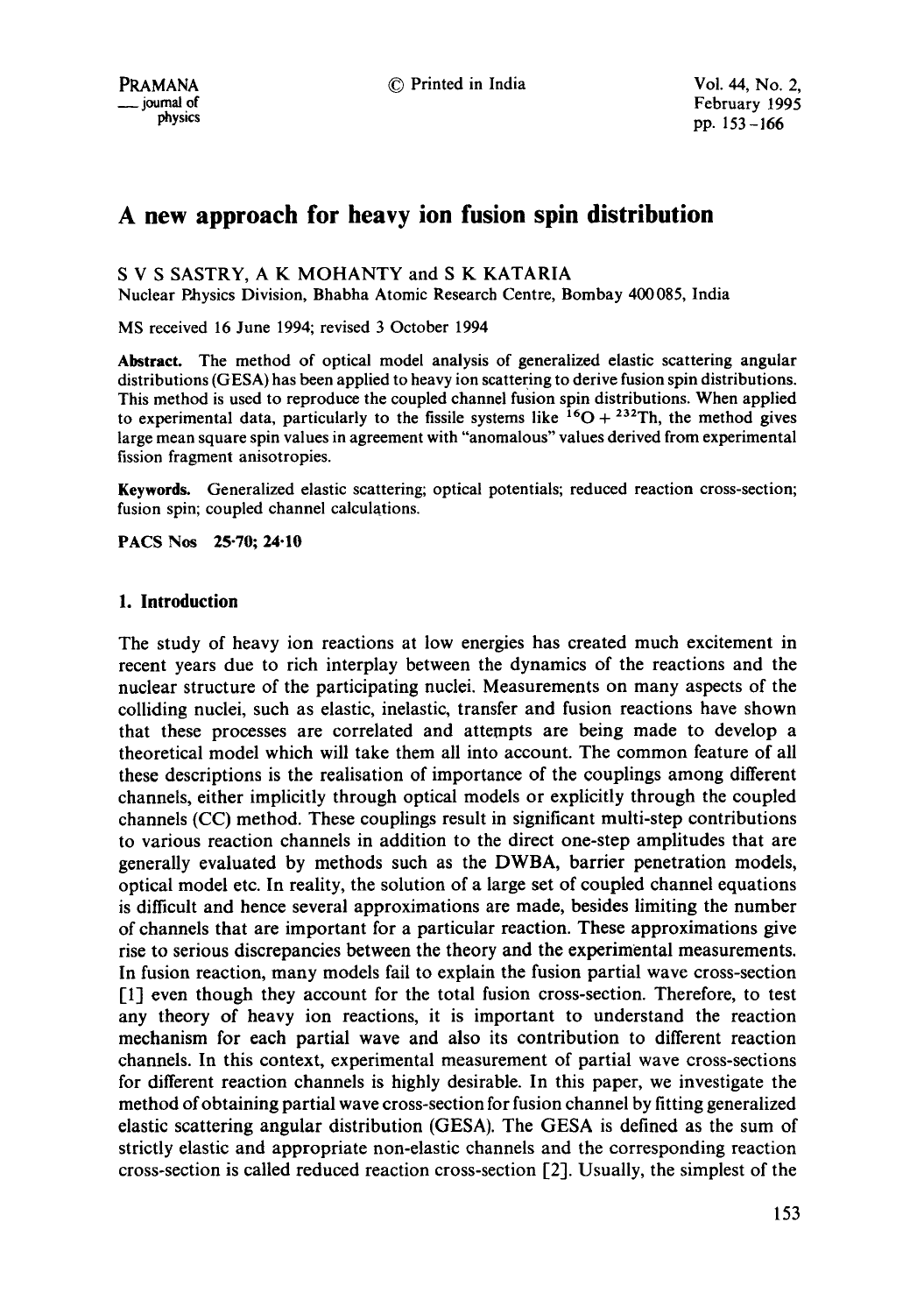measurements, the elastic scattering is analysed to obtain the reaction cross-section and by measuring it properly one can ensure that the total reaction cross-section contains contribution from all possible reaction channels. If angular distribution for any non-elastic channel is available, one can define a GESA by adding it to the strictly elastic angular distribution. Oeschler *et al* [2] showed that for heavy ion collisions, the reduced reaction cross-section and its partial wave distribution obtained by fitting the GESA are consistent with the total reaction cross-section for the remaining channels that are not added to the generalized elastic channel. In heavy ion scattering, the elastic channel often contains the contributions from the low lying Coulomb excitations and in [2], emphasis was put on the question whether the analysis of the sum of Coulomb excited inelastic states and elastic scattering (GESA) gives a consistent value of the reduced reaction cross-section as the flux going into the remaining channels. It was also observed that one should use an optical model fit to the GESA in order to obtain the appropriate potential for coupled channel calculations. This is in contrast to the fact that the strictly elastic scattering some times may turn out difficult to fit due to the long range Coulomb excitations. We have applied this method to obtain the partial wave cross-section for fusion channel by fitting GESA. The fusion partial wave cross-sections obtained this way contain all the effects of channel couplings. However one needs the angular distributions of all the non-fusion reaction channels. In fusion reaction, particularly for fissile targets, direct measurement of fusion partial wave cross-section based on  $\gamma$ -ray multiplicity measurements is difficult. Usually, indirect methods are adopted to obtain mean square spin from the studies of fission fragment anisotropies which are model dependent and many times have turned out to be anomalous. The present method is useful to obtain fusion cross-section as the reduced reaction cross-section by fitting GESA which contains all the reaction channels other than fusion.

# **2. The method**

The total scattering amplitude which involves phase shifts  $\delta_i$  and  $\sigma_i$  due to nuclear and Coulomb potentials is given by

$$
f(x) = \frac{1}{2ik} \sum_{l} (2l+1) [ (e^{2i\sigma_l} - 1) + e^{2i\sigma_l} (e^{2i\delta_l} - 1) ] p_l(x),
$$
  
=  $f_c(x) + f_n(x).$  (1)

Applying optical theorem to the amplitude  $f(x)$ , it can be shown that [2],

$$
(4\pi/k)\mathrm{Im}\left[f_n(x=1)\right] = \sigma_{\mathbf{R}} + 2\pi \int [\sigma_{\mathrm{el}}(x) - \sigma_{\mathrm{Ruth}}(x)]\,\mathrm{d}x,\tag{2}
$$

where the total elastic and Rutherford cross-sections are given by

$$
\sigma_{el} = 2\pi \int |f(x)|^2 dx
$$
 and  $\sigma_{\text{Ruth}} = 2\pi \int |f_c(x)|^2 dx$ 

In presence of strong Coulomb field as in heavy ion scattering, the contribution of the left hand side of (2) is very small in comparison to the total reaction cross-section  $\sigma_R$  and by setting it to zero, it is possible to write the total reaction cross-section as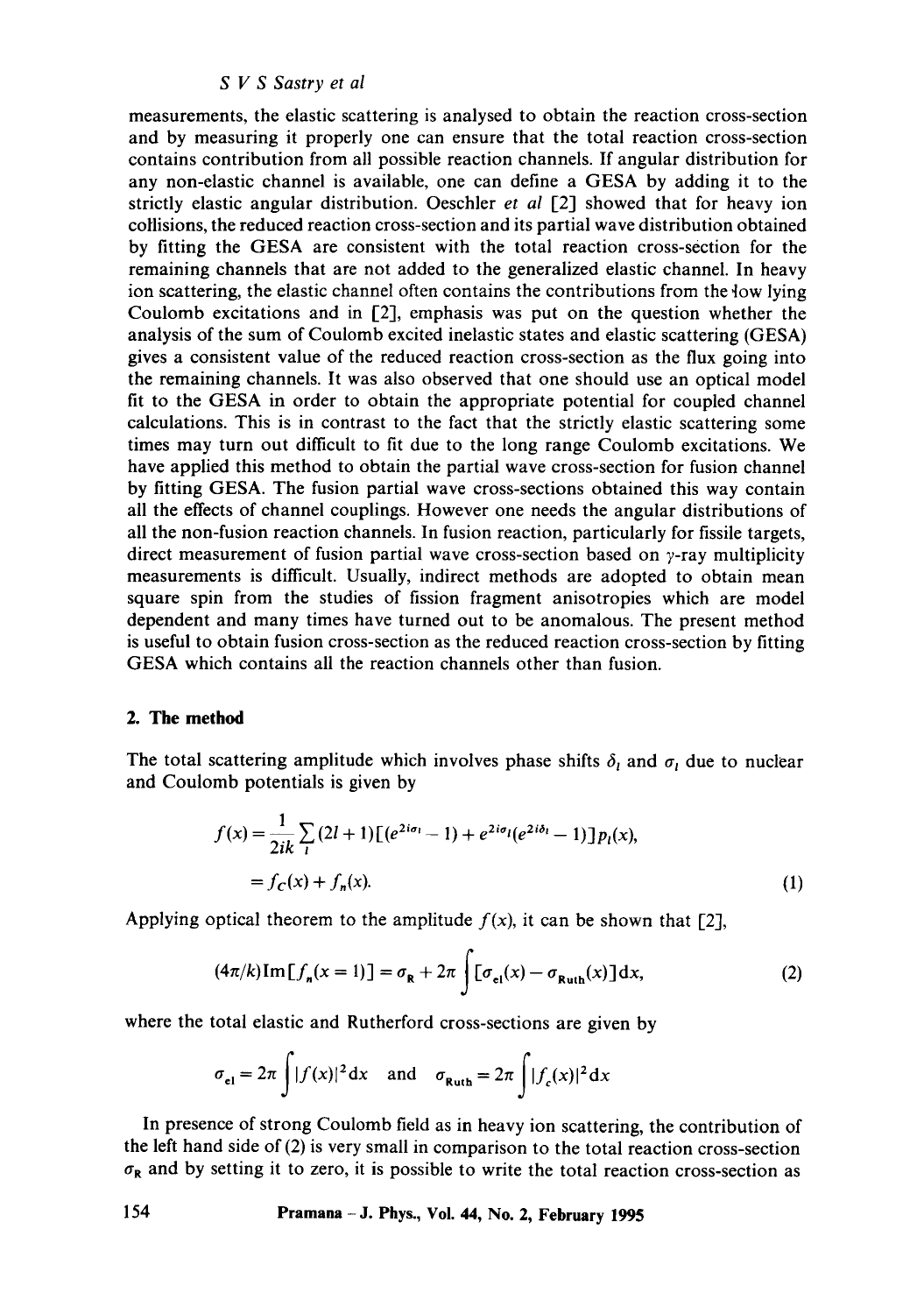the difference of Rutherford and elastic angular distributions provided the limit of integration is taken properly (for details see ref.  $[2]$  and references therein)

$$
\sigma_{\mathbf{R}} = \lim_{\epsilon \to 0} 2\pi \int_{\epsilon}^{\pi} \left[ \sigma_{\mathbf{Ruth}}(\theta) - \sigma_{\mathbf{el}}(\theta) \right] \sin \theta \, d\theta. \tag{3}
$$

The above equality justifies the use of generalized elastic scattering to obtain the reduced reaction cross-section. Let  $(V, W)$  be the set of real and imaginary optical potentials that fits the strictly elastic scattering and  $\sigma_R$  the corresponding reaction cross-section. For simplicity, if we assume that there are only two reaction channels; fusion and inelastic, then  $\sigma_R$  will be the sum of  $\sigma_f$  and  $\sigma_{\text{inel}}$ . Now the GESA can be obtained by adding this inelastic angular distribution to the strictly elastic channel. Let  $V'$  and  $W'$  be another set of optical potentials that fits the GESA. The corresponding reduced reaction cross-section  $\sigma'_{\mathbf{R}}$  is given by

$$
\sigma'_{\mathbf{R}} = 2\pi \int \{ \sigma_{\text{Ruth}}(\theta) - \sigma_{\text{GES}}(\theta) \} \sin \theta \, d\theta,
$$
  
=  $2\pi \int \{ \sigma_{\text{Ruth}}(\theta) - [\sigma_{\text{el}}(\theta) + \sigma_{\text{inel}}(\theta)] \} \sin \theta \, d\theta.$ 

The reduced reaction cross-section  $\sigma_R$  will now be less than  $\sigma_R$  and using (3), it can be shown that

$$
\sigma_{\mathbf{R}} - \sigma_{\mathbf{R}}' = 2\pi \int \sigma_{\text{inel}}(\theta) \sin \theta \, d\theta = \sigma_{\text{inel}}.
$$
\n(4)

Therefore, we can identify,  $\sigma'_{R}$  as the fusion cross-section and  $(V', W')$  as the corresponding optical potential for fusion. It will be in general different from bare potentials and will contain long range polarization contribution. Therefore, the reaction partial wave distribution obtained with this set of optical potentials will correspond to the fusion partial wave distribution. Now the difference of the two reaction partial wave distributions obtained with two sets of potentials  $(V, W)$  and  $(V', W')$  will give the partial wave distribution for inelastic channel. In a simple situation, where we have only elastic and inelastic angular distributions, we define the GESA as  $d\sigma_{el}/d\Omega + d\sigma_{inel}/d\Omega$ . By fitting optical model to GESA, we are trying to find the nuclear part of the scattering amplitude  $f<sub>l</sub>$ , (absorbing all multiplicative factors)' that satisfies the equation given by,

$$
\left|f_c(x) + \sum_l f_l^{\text{rel}} p_l(x)\right|^2 = \left|f_c(x) + \sum_l f_l^{\text{el}} p_l(x)\right|^2 + \sum_m \left| \sum_{ll'} f_{ll'm} p_{l'm}(x)\right|^2.
$$

The  $f'_t$  values derived in this manner correspond to the pseudo-optical potentials  $(V', W')$  as mentioned above.

The above discussion is based on the assumption that, one can neglect the term on the LHS of(2) in comparison to the reaction cross-section. This term as a function of angular momentum is highly oscillatory, but the total sum i.e.  $(4\pi/k)\text{Im} f_n(x=1)$ extends to large *l* values in heavy ion scattering and is quite small in the presence of a strong coulomb field. In this paper we studied systems for which  $Z_T Z_P \ge 450$  and the above sum is less than  $0.1\%$  of the total reaction cross-section and therefore it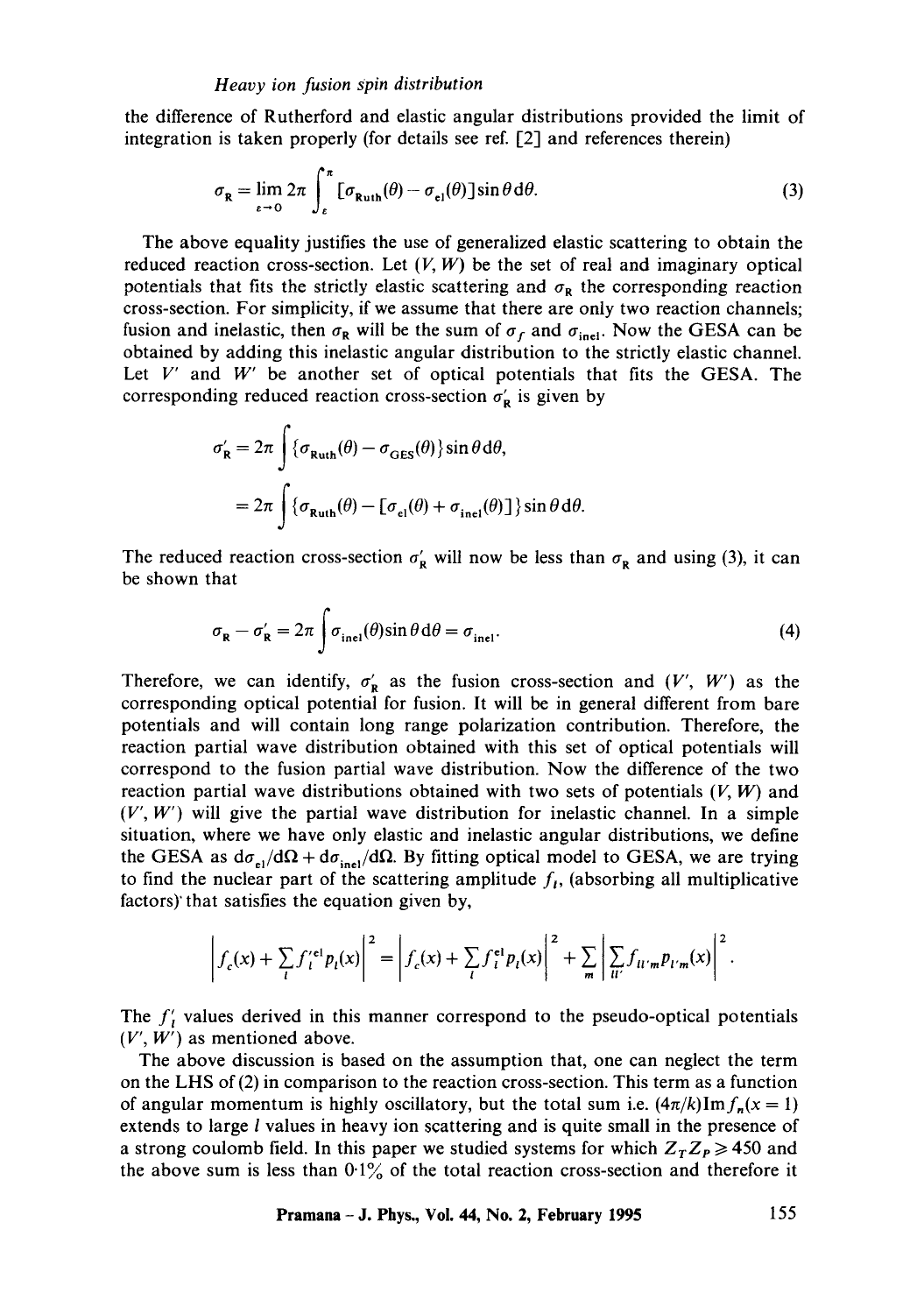| System                  | $E_{\rm lab}$ (MeV) | $\sigma_{\rm R}$ (mb) | $4\pi/k$ Im $[f_n(x = 1)]$ |  |  |  |
|-------------------------|---------------------|-----------------------|----------------------------|--|--|--|
| $^{16}O + ^{28}Si$      | 40                  | 995                   | 118                        |  |  |  |
|                         | 50                  | 1122                  | 158                        |  |  |  |
|                         | 60                  | 1302                  | $-336$                     |  |  |  |
|                         | 70                  | 1419                  | 460                        |  |  |  |
| $^{16}$ O + $^{208}$ Pb | 78                  | 88.9                  | $0.704 \times 10^{-4}$     |  |  |  |
|                         | 86                  | 472                   | $-0.222 \times 10^{-4}$    |  |  |  |
|                         | 90                  | 673                   | $0.808 \times 10^{-4}$     |  |  |  |
|                         | 98                  | 1024                  | $-0.118 \times 10^{-1}$    |  |  |  |
|                         | 110                 | 1449                  | 0.302                      |  |  |  |

**Table 1.** Im  $[f_n(x = 1)]$  compared to  $\sigma_R$  as a test for validity of GESA method in heavy ion case.

can be neglected. Table 1 gives an estimate of this quantity compared with the total reaction cross-section at different energies for a light ion case  $(^{16}O + {^{28}Si})$  and a heavy ion case  $({}^{16}O + {}^{208}Pb)$ .

# **3. Results and discussion**

First we test the validity of the GESA method for obtaining fusion *l*-distribution for a simple two channel case. The coupled channel calculations for  $3^{2}S + 13^{0}Te$  system have been carried out with rotational coupling to the  $2^+$  state of <sup>130</sup>Te with a Q value of 100KeV. The coupling parameters are taken from ref. [2]. The coupled channel (CC) code ECIS  $\lceil 3 \rceil$  has been used to generate elastic and inelastic angular distributions and also the /-distributions for both reaction, inelastic and fusion channels. The GESA is generated by adding these elastic and inelastic angular distributions. The CC fusion /-distribution is compared with the reduced reaction /-distribution obtained from the optical model analysis of GESA using the optical code SNOOPY  $[4]$ . As shown in ref.  $[2]$ , it might be difficult to reproduce the reaction /-distribution for strictly elastic scattering using optical model, as one is trying to fit an angular distribution resulting from long ranged absorption due to Coulomb excitations with a short ranged imaginary potential. On the other hand, such problems are less serious in the case of GESA.

Figure l(a) shows the angular distributions at two typical bombarding energies (much below, and around the Coulomb barrier). The corresponding partial wave distributions are shown in figure  $1(b)$ . As seen from figure  $1(b)$ , the CC fusion *l*-distribution is in good agreement with the reduced reaction *l*-distribution.

We have carried out this analysis for this case over a wide range of energies (108 MeV to 139.5 MeV), from much below to much above the Coulomb barrier and found this method satisfactory (figure lc). The corresponding mean square spin of fusion is shown in figure 1(d). The good agreement between GESA estimates and CC results in figures  $1(c, d)$  over wide energy region show the usefulness of the present method.

In the following, we study the sensitivity of GESA parameters on fusion spin distributions as different sets of parameters can be used to get the same quality of fit to GESA. This test is carried out at 128 MeV for different sets of optical model parameters (OMP) that reproduce the GESA of ECIS within  $10\%$  error, figure 2(a)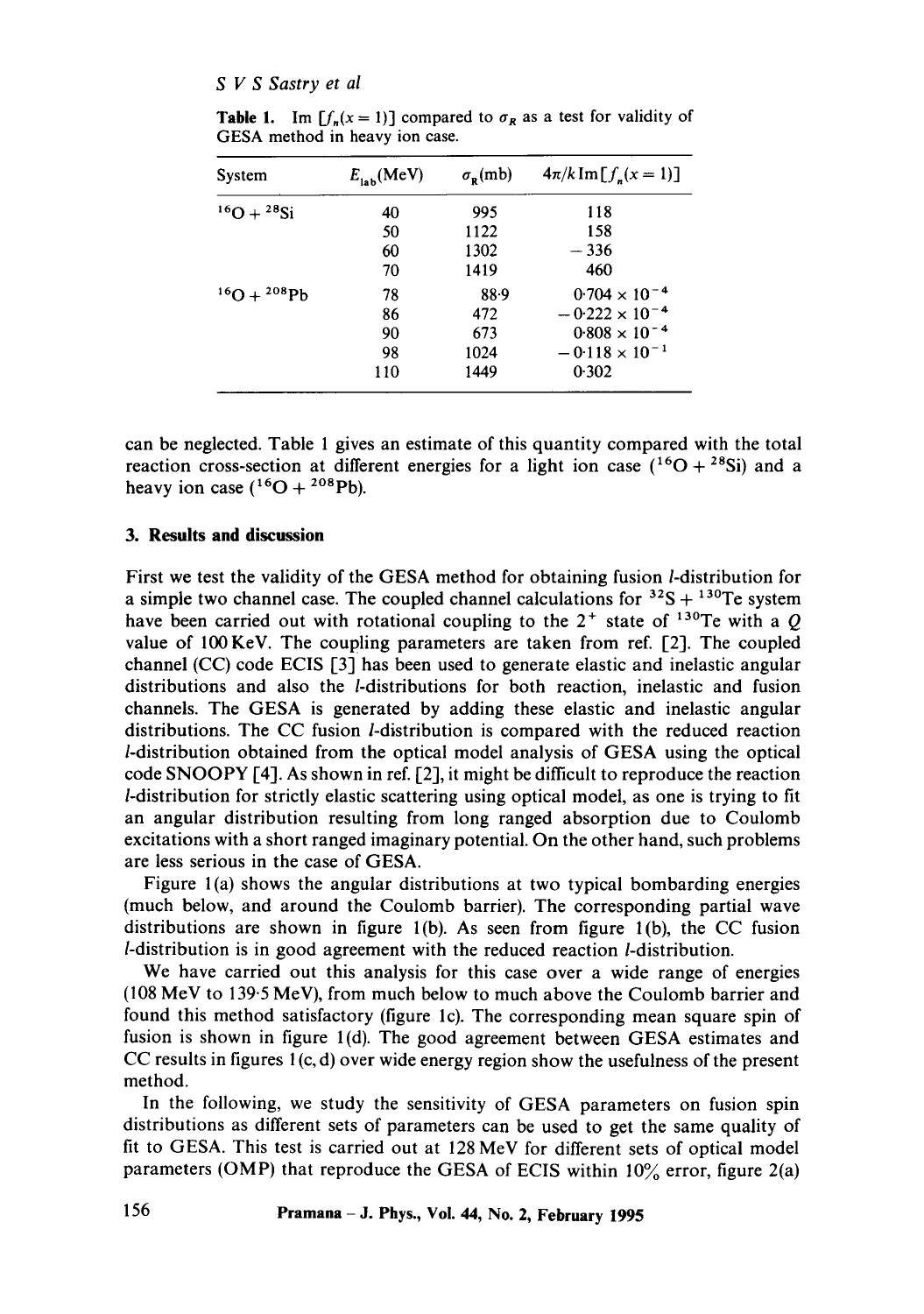

**Figure 1a.**  $\sigma/\sigma_{\text{max}}$  vs  $\theta_{\text{cm}}$  for strictly elastic scattering (dotted curve) and GESA (solid curve) for  $3^{2}S + 13^{0}Te$  system at  $E_{\text{lab}} = 108$  and 128 MeV obtained from ECIS. The open squares represent the optical model fits to GESA.



Figure 1b.  $\sigma_l$  vs *l* for <sup>32</sup>S + <sup>130</sup>Te system at  $E_{\text{lab}} = 108 \text{ MeV}$  and 128 MeV. The dashed, solid curves and plus symbols represent *l*-distribution for total reaction, fusion and  $2<sup>+</sup>$  inelastic state obtained from ECIS. The open squares are the fusion /-distribution obtained from the optical model fit to GESA.

shows OM fits to GESA with different sets of OM parameters as listed in table 2. Figure 2(b) shows the corresponding /-distributions. It can be concluded from figures 2(a, b) that fusion spin distribution is not very sensitive to optical parameters as long as they give acceptable fit to GESA. It is also interesting to note that though the OM parameter sets (see table 2) are different, the imaginary parts have same strength at strong absorption radius  $(R_s)$  as shown in figure 3(b), and real part has same strength at barrier radius  $(R_b)$  as seen in figure 3(a). Together, they determine the absorption of flux into the fusion channel. These features are very similar to those of OM potentials derived from strictly elastic scattering data.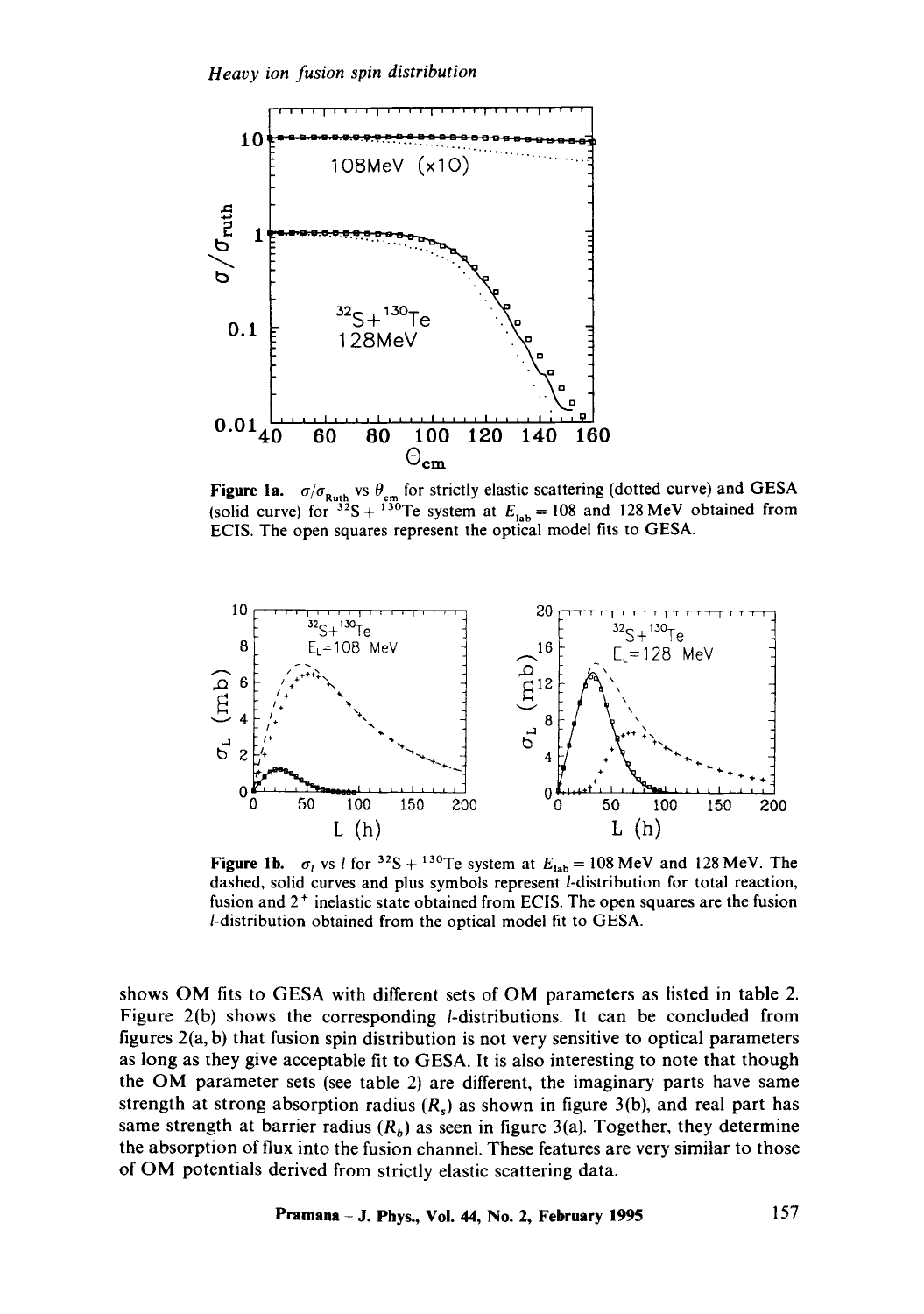

Figure 1c. Cross-sections for different reaction channels vs lab energy obtained from ECIS. The long and short dashes represent the CC results for total reaction and the inelastic channel. The CC fusion is shown by solid curve, obtained as the difference of long and short dashed curves. The squares represent the results of the GFSA method.



Figure 1d. Fusion  $\langle L^2 \rangle$  versus lab energy with symbols as in figure 1c.

**Table 2.** Five sets of OMP which fit GESA data as shown in figure **2.** 

|             |                                           |     |                   |                     | SET $V_0$ $r_0$ $a_0$ $W_0$ $r_i$ $a_i$ $\chi^2/N$ $\sigma$ $\langle L^2 \rangle$ |     |        |
|-------------|-------------------------------------------|-----|-------------------|---------------------|-----------------------------------------------------------------------------------|-----|--------|
|             | A 100 1.217 0.5 100 1.24 0.52             |     |                   |                     | 3.619                                                                             | 544 | 1415   |
| B           | $100 \t 1.217 \t 0.5 \t 70 \t 1.22 \t 59$ |     |                   |                     | 2.045                                                                             | 562 | 1510   |
| $\mathbf C$ | $100 \t 1.217 \t 0.5$                     |     | 50 1.17 0.705     |                     | 3.457                                                                             | 570 | - 1658 |
| D           | $100 \t 1.217$                            | 0.5 | $30 \t1.21$ 0.705 |                     | 4.581                                                                             | 558 | 1638   |
| E           | $50 \t1.180$                              | 0.8 |                   | $30 \t1.21 \t0.705$ | 2.289                                                                             | 589 | 1652   |

<sup>32</sup>S + <sup>130</sup>Te at  $E_{\text{lab}} = 128.0 \text{ MeV}; r_s = 1.250 \text{ fm}, N = 71 \text{ and } 10\%$  error on data taken for calculating  $\chi^2/N$ .  $\sigma_F(ECIS) = 555.8$  mb and  $\langle L^2 \rangle_F(ECIS) = 1607 \hbar^2$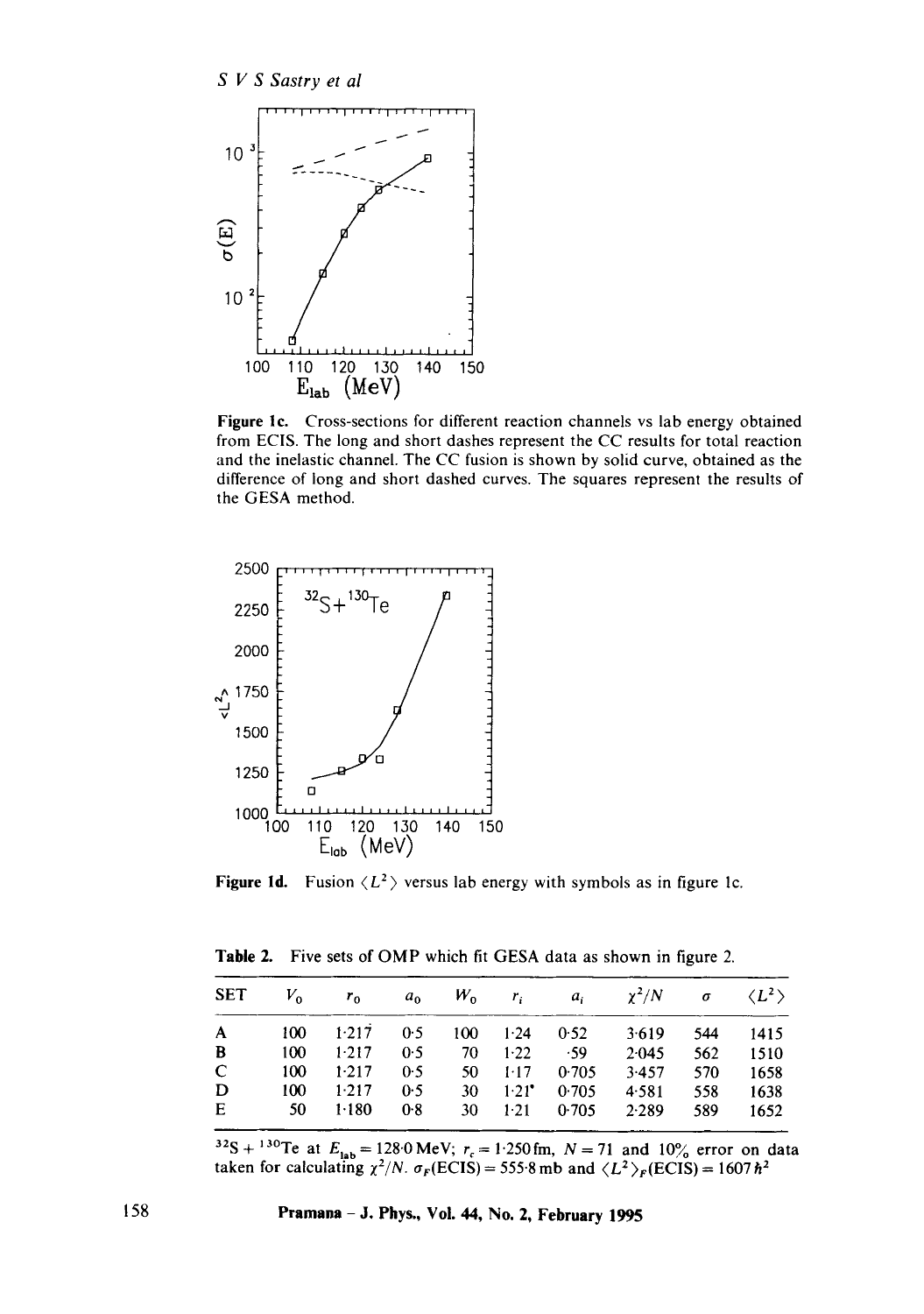

Figure 2a. Optical model fits (solid lines) to GESA obtained from ECIS (dashed lines) for the OMP sets listed in table 2.



Figure 2b. The reduced reaction spin distribution corresponding to figure 2a.

In the above discussion only two reaction channels were considered, however, this method can be generalised even if more channels are present. In order to verify this, we carried out CC calculations for the  ${}^{16}O + {}^{152}Sm$  system at 72 MeV lab energy including the  $2^+$  and  $4^+$  states of Sm. The coupling parameters are taken from [5] which fit the experimental angular distributions for  $2^+$  and  $4^+$  inelastic states. In this case the GESA is the sum of elastic,  $2<sup>+</sup>$  and  $4<sup>+</sup>$  inelastic states. As before, the CC /-distribution for fusion is obtained as the difference of the /-distributions for total reaction and total inelastic channels obtained from the ECIS. Figure 4 shows that the reduced reaction *l*-distribution obtained from SNOOPY and the CC fusion /-distribution are in good agreement.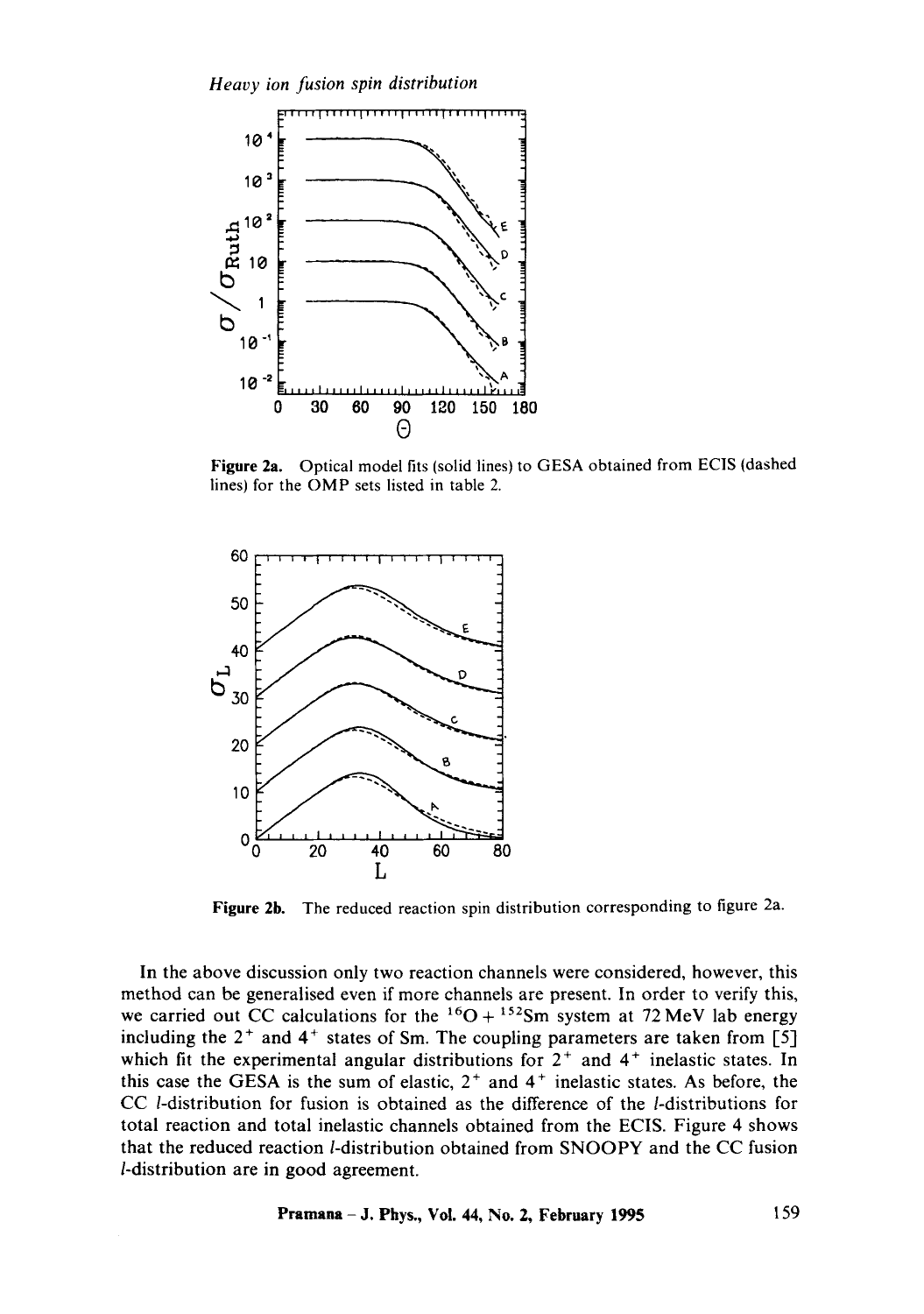

Figure 3a, b. Real part (3a) and Imaginary part (3b) of OMP of table 2 as a function of radial separation showing the agreement of imaginary strengths at strong absorption radius.



Figure 4. Same as figure 1(b), but for <sup>16</sup>O + <sup>152</sup>Sm system at  $E_{lab} = 72$  MeV. The dashed, solid, plus symbols and the dotted curves represent the l-distributions for total reaction, fusion,  $2^+$ ,  $4^+$  inelastic states. The squares are the fusion /-distribution obtained from the optical model fit to GESA.

The reduced reaction of the model calculations for above cases of  $32S + 130Te$  and  $16O + 152$ Sm has been identified with fusion channel, since the model space consists of elastic, inelastic channels only. In heavy ion reactions, several inelastic as well as transfer channels contribute significantly to reaction and therefore the results of these cases cannot be compared with experimental fusion data. Thus, the accuracy of the method to obtain fusion depends on the relative contribution of the left out channels.

In general, for heavy ion reactions, single step as well as multi-step particle transfers following the inelastic excitations contribute significantly to the total reaction cross-

**100 Pramana- J. Phys., Voi. 44, No. 2, February 1995**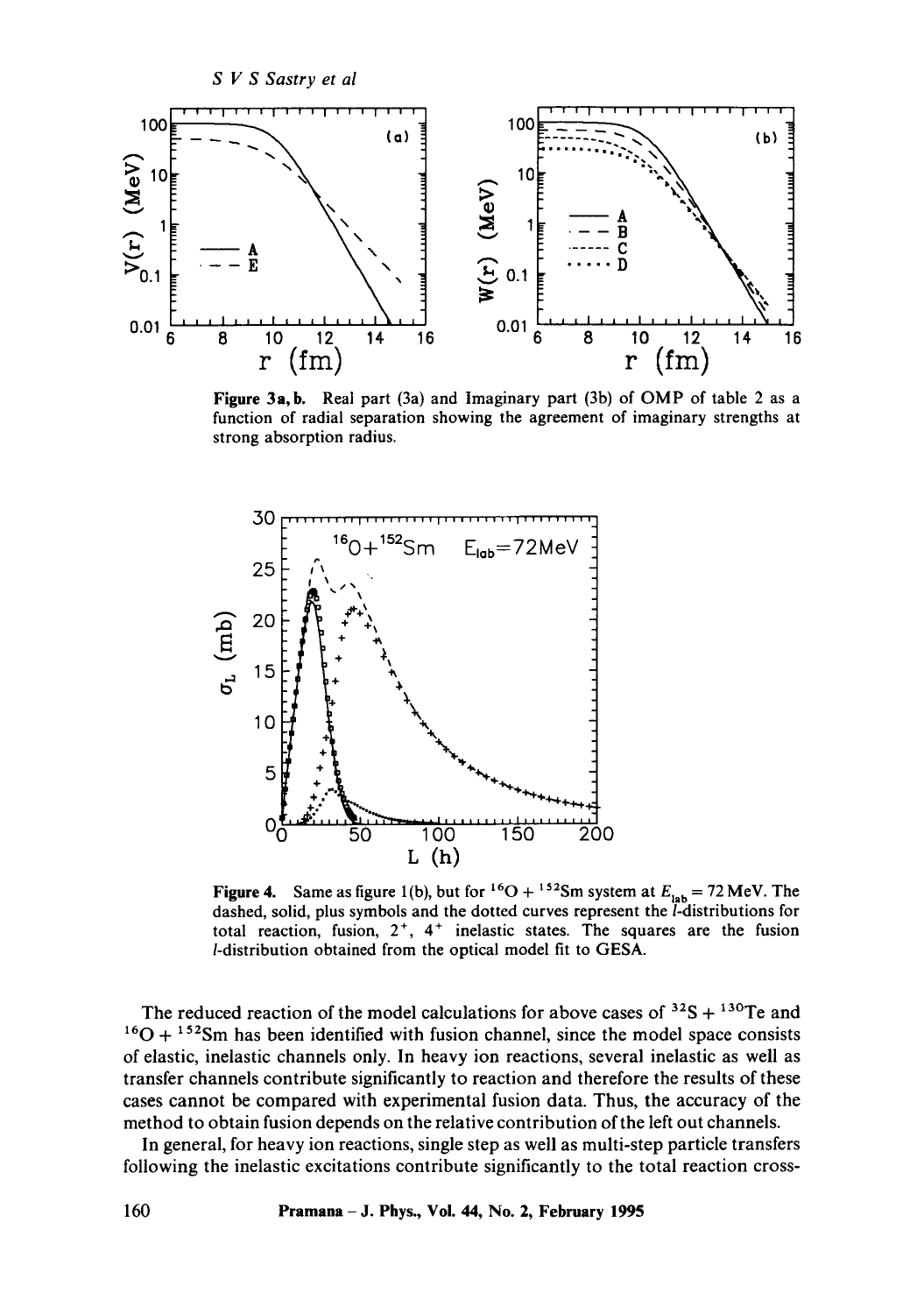# *Heavy ion fusion spin distribution*

section. Therefore, to verify the validity of the present method for fusion partial wave distribution in the presence of particle transfer, the coupled channels results for  $160 + 208$  Pb system at 80 MeV have been analysed using the present method. The Coupled channel calculations were carried out using the code FRESCO [6]. The potentials and coupling parameters are taken from [6]. As before, the fusion /-distribution can be obtained using an optical model fit to the GESA, generated by adding the FRESCO angular distributions for elastic, inelastic and transfer channels. In this case the reduced reaction can be identified with true fusion since the coupling scheme includes all channels that contribute significantly to reaction.

Figure 5{a) shows the CC angular distributions for the strictly elastic channel and the GESA. Figure  $5(b)$  shows the *l*-distributions for the total and reduced reaction cross-sections obtained by fitting the strictly elastic scattering and the GESA. The difference between the total and the reduced reaction (fusion)/-distributions gives the



Figure 5a.  $\sigma/\sigma_{\text{Ruth}}$  versus  $\theta_{\text{cm}}$  for strictly elastic scattering (lower solid curve) and GESA (upper solid curve) obtained from FRESCO for  $16O + 208Pb$  system at  $E_{\text{lab}} = 80 \text{ MeV}$ . The optical model fits are shown by triangles (elastic) and squares (GESA).



Figure 5b.  $\sigma_l$  versus I for <sup>16</sup>O + <sup>208</sup>Pb system at  $E_l = 80$  MeV. The long dashed, continuous and the dashed lines represent the reaction, fusion and the transfer cross-sections obtained from FRESCO. The corresponding results from optical model fits to GESA are shown by plus symbols, squares and triangles (see text).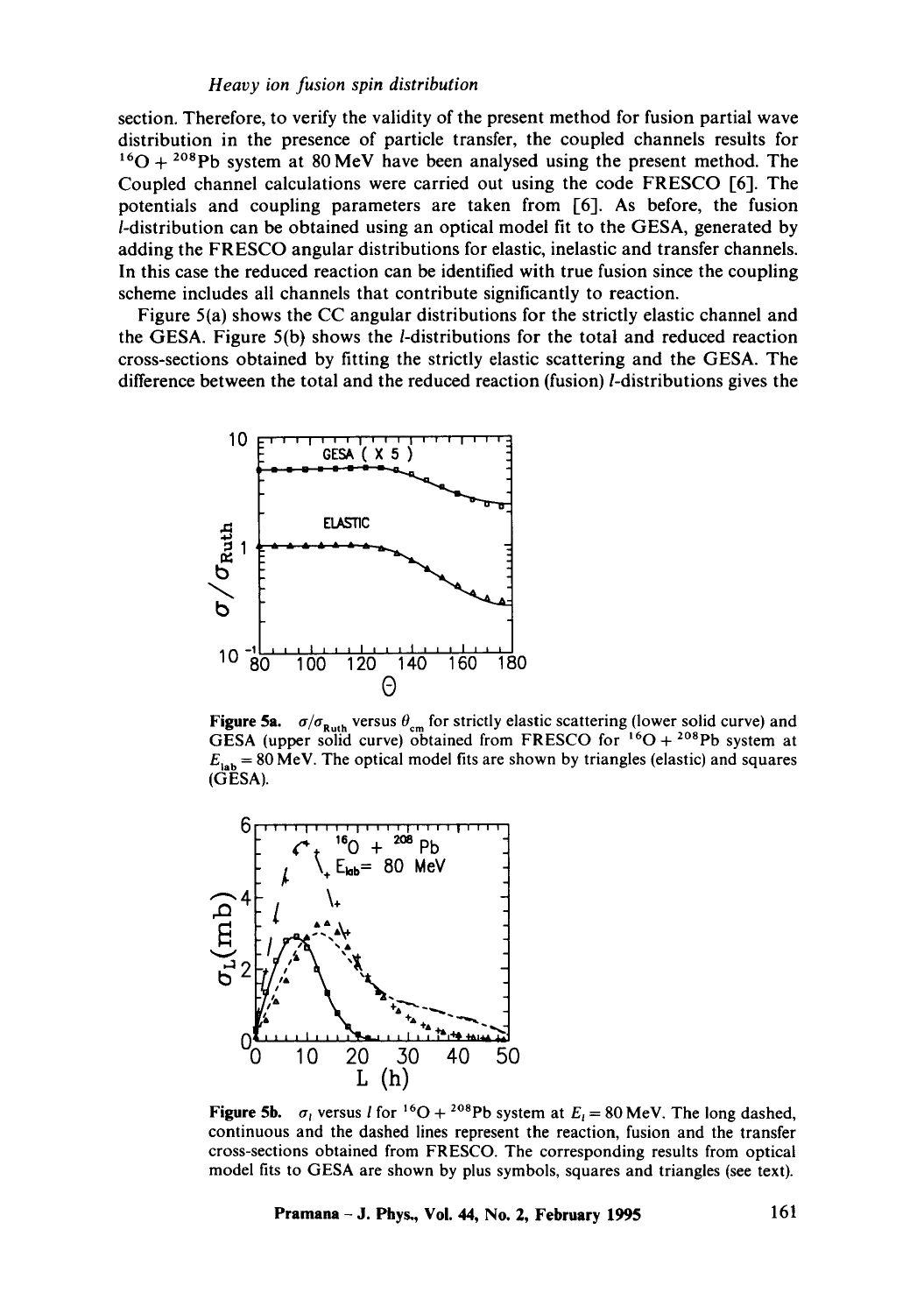/-distributions for the inelastic plus transfer channels. However, for this system, the inelastic cross-section at this energy is negligible and the reaction comprises of mainly transfer and fusion channels. The coupled channel/-distributions for reaction, fusion and transfer channels are also shown for comparison. It can be seen that the reduced reaction /-distribution reproduces well the coupled channel fusion /-distribution. However, the reaction /-distribution obtained fitting strictly elastic scattering, does not agree well with the coupled channel reaction at higher  $l$  values. As a result, the transfer of *l*-distribution obtained from the optical model fit does not agree well with the coupled channels results for higher  $l$  values. In case of fusion, the coupled channel contribution to fusion from the non-elastic processes comes mostly from the low l values (see cc fusion l-distribution in figure 5(b)). Therefore, the GESA can be used to obtain the fusion *l*-distributions. On the basis of these studies, one can conclude that the present method is able to reproduce the fusion *l*-distribution derived from coupled channels calculations reliably.

This method has been applied to the experimental angular distributions of  $^{16}O + ^{208}Pb$  system at 90 MeV, and to  $^{16}O + ^{232}Th$  system at several energies for which complete measurements on elastic, inelastic and transfer channels are available  $[7-10]$ . The  $\langle L^2 \rangle$  values experimentally determined from fission angular distributions for these systems, turn out to be anomalously large [8, 10]. The CC calculations for fusion also underpredict the  $\langle L^2 \rangle$  values [11], showing the importance of higher order coupling processes leading to fusion.

In case of  $16O + 208Pb$  system at 90 MeV due to large errors in the experimental data, the inelastic and transfer angular distributions are smoothed by a polynomial fit before being used to generate GESA in two ways. Initially, the total inelastic angular distribution is added to elastic data (case-I) and then both inelastic and transfer angular distributions are added to elastic data (case-II). The optical model reduced reaction  $l$ -distributions corresponding to these cases are shown in figure 6(a). The /-distribution for inelastic channels can be obtained as the difference of /-distribution for the total reaction and l-distribution for cas¢-I. Similarly, the transfer  $l$ -distribution can be obtained as the difference of  $l$ -distribution for case-II and that



Figure 6a.  $\sigma_l$  versus *l* for <sup>16</sup>O + <sup>208</sup>Pb system at  $E_l = 90$  MeV. The dashed, dotted, solid lines represent l-distributions for the three cases explained in the text. The plus symbols and the triangles represent total inelastic and transfer/-distributions respectively.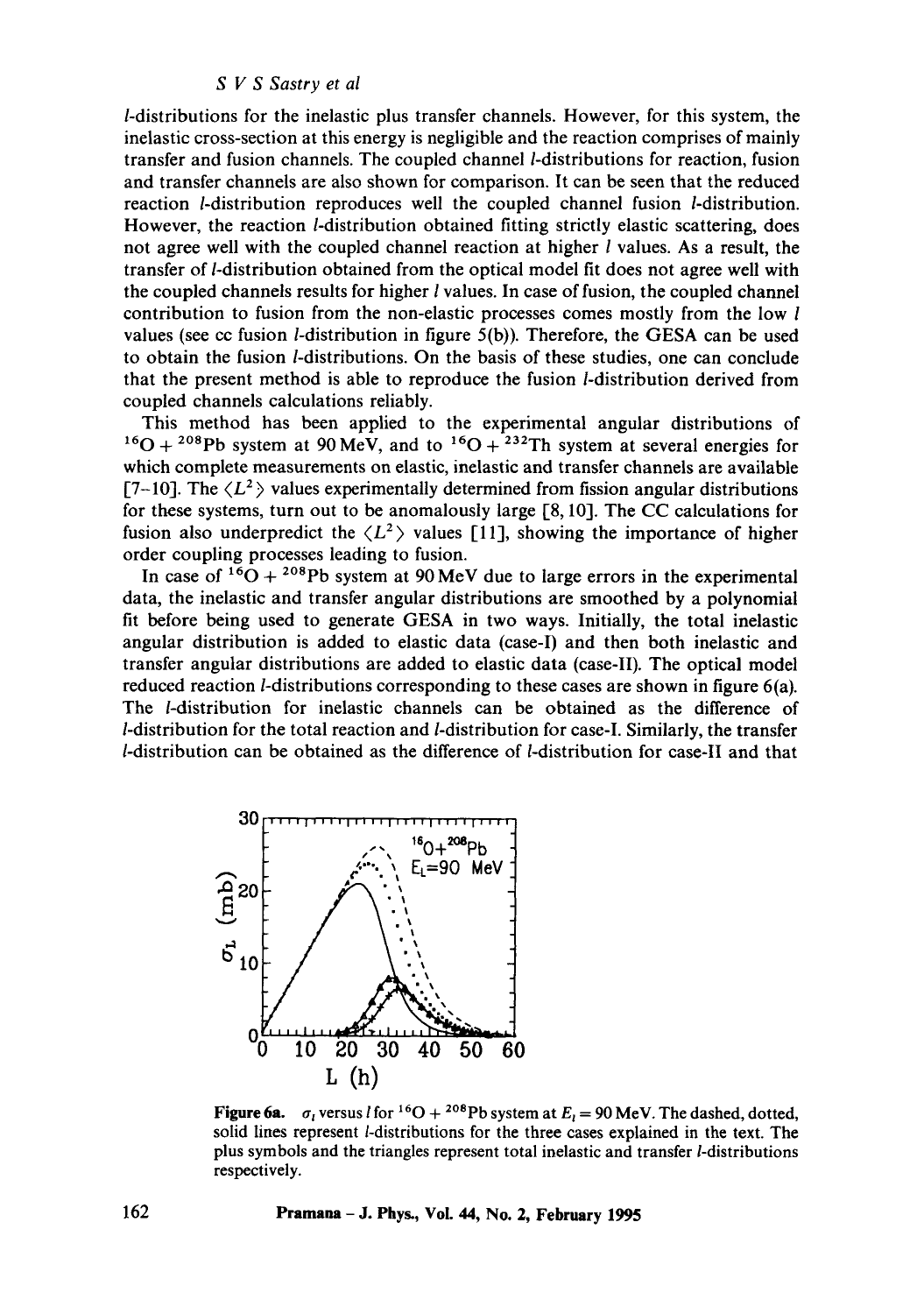

**Figure 6b.** Fusion mean square spin versus energy obtained by different methods. The results of FRESCO and BPM calculations are shown by solid and dashed curves. The result of GESA method obtained at 90 MeV is shown by square symbol. The experimental data are shown by circles.

for case-I. The reduced reaction /-distribution of case-II can be identified as true fusion /-distribution because the GESA for this case includes both inelastic and transfer channels. At 90 MeV, total reaction cross-section is about 670mb and the total angle integrated cross-sections for inelastic and transfer are  $92 \pm 20 \,\text{mb}$  and  $109 \pm 5$  mb. Therefore, fusion cross-section obtained by eliminating these non-elastic channels (with total cross-section of 201  $\pm$  25 mb) from total reaction, is expected to be  $469 \pm 25$  mb. The optical model fit to GESA of case-II predicts reduced reaction cross-section of 454 mb and average and the mean square l values are  $20.2 h$  and 481  $h^2$ . The experimental fusion cross-section is  $450 + 25$  mb and mean square *l* value is 433  $h^2$ . The corresponding values from coupled channel calculations [6] are 466 mb, 20.6 h and 488 h<sup>2</sup> and from barrier penetration model (BPM as defined in [6]) are 448 mb, 19.5 h and 433  $h^2$ . Thus, we have shown that the fusion cross-section and the /-distribution obtained from GESA method are consistent with the results of coupled channel method and the experimental measurements. At very high energy these values are more or less independent of the choice of any particular model as the transmission probability for fusion is nearly unity. As seen from figure 4, the inelastic/-distribution has a long tail due to the long range Coulomb excitations and such a behaviour is also expected in figure 6(a). This discrepency arises due to the fact that the optical model fit is not able to predict the large  $l$  behaviour of total reaction. Figure  $6(b)$ shows the fusion mean square spin versus energy obtained by different methods. It is seen from the figure that the present method agrees well with the other methods. The fusion mean square spin from CRC method is observed to increase with decreasing energy and results in a peaking behaviour at deep sub-barrier energies. However, the exhaustive experimental data are not available at such deep sub-barrier energies and this aspect is under further study.

Figure 7(a) shows, for  ${}^{16}O + {}^{232}Th$  system, the reaction cross-section, fusion cross-sections at five bombarding energies obtained by this method and also the experimental fusion data. In order to obtain fusion, only available transfer angular distributions are added to the elastic channel, as the experimental elastic data already contains the contribution from the low lying excited states. The figure also shows the fusion obtained from Wong's model [12] (with deformation parameter  $\beta_2 = 0.22$ ,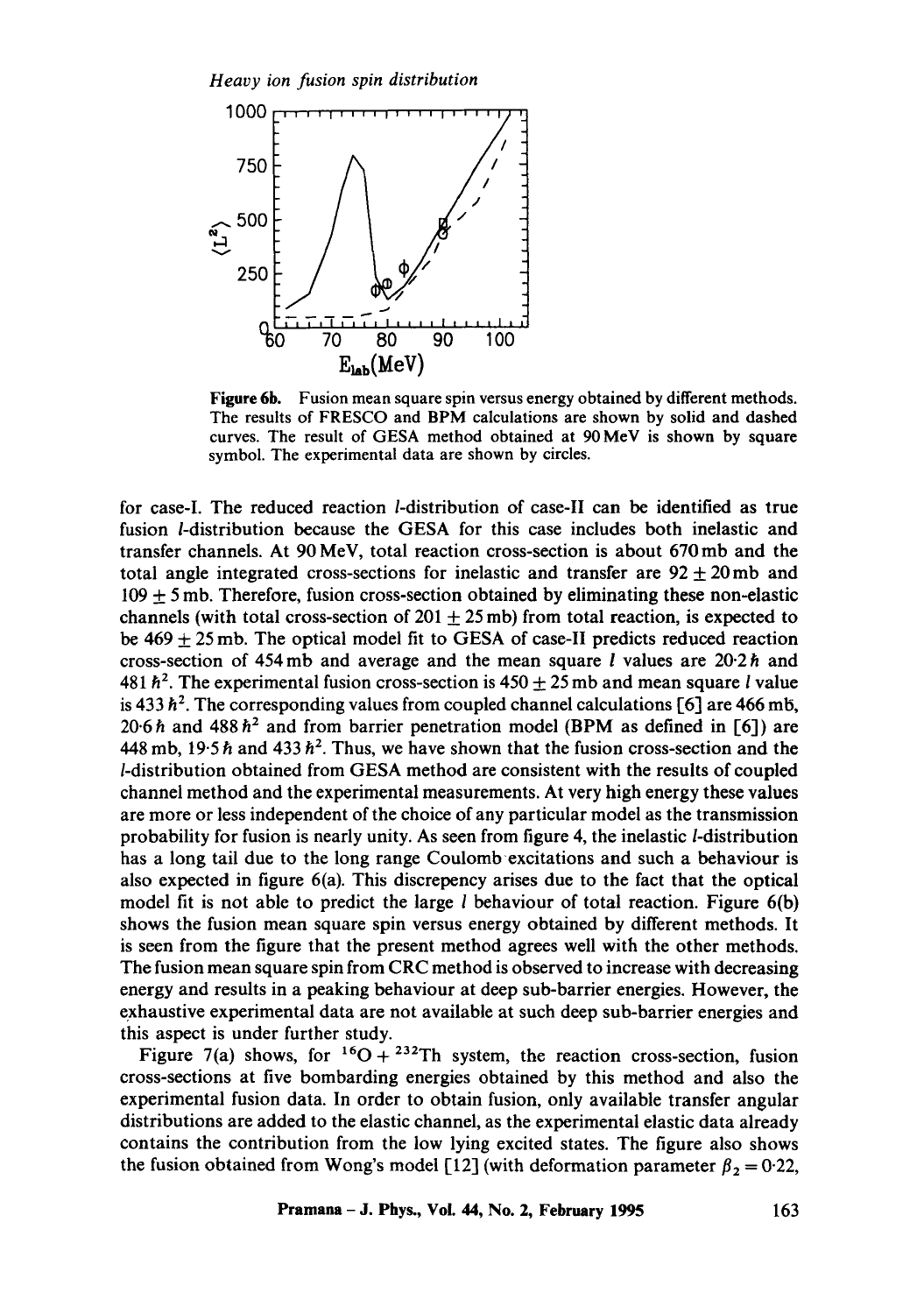

Figure 7a. Fusion and reaction cross-section versus energy for  ${}^{16}O + {}^{232}Th$ system. The reaction cross-section is shown by solid curve. The fusion crosssections obtained by GESA method at five bombarding energies is shown by squares (interpolated by long dashes in figure 7(b)) and the experimental fusion data are shown by crosses. The dashed curve represents the fusion obtained from Wong's model.



Figure 7b. Mean square spin values versus energy for different cases shown in figure 7(a). The crosses and circles with error bars are the experimental  $\langle L^2 \rangle$  data. The dotted curve is the CC calculations [11].

 $V_0 = 79.7 \text{ MeV}$ ,  $\hbar \omega = 4.96 \text{ MeV}$  and  $R_0 = 12.3 \text{ fm}$ ). Figure 7(b) shows the corresponding mean square spin values for different cases shown in figure 7(a). As seen in figure 7(b), the mean square values obtained for fusion are much higher than Wong's model prediction as well as the CC calculations. At high energy, the Wong's model and CC calculations give same  $\langle l^2 \rangle$  for fusion, which is less compared to the present method. This discrepancy with the present method at high energy is expected as we have not added all the transfer channels to the GESA and the reduced reaction cross-sections so obtained are also much higher than the experimental fugion cross-section (see figure 7(a)). For example, at  $E_{\text{lab}} = 105$  MeV, the quasielastic reaction cross-section is about 1124 mb ( $\langle L^2 \rangle = 1413 \hbar^2$ ). By adding available transfer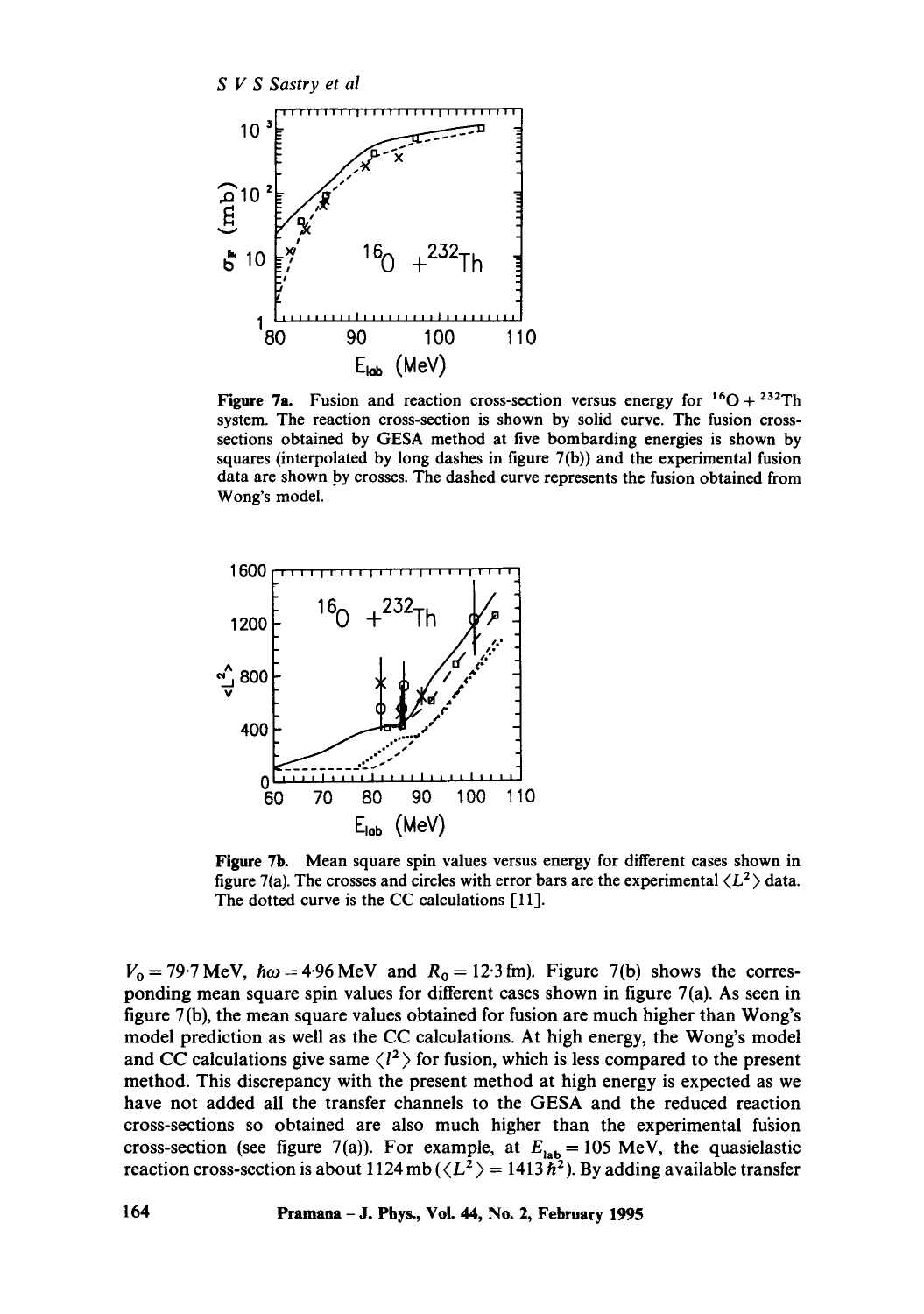#### *Heavy ion fusion spin distribution*

angular distributions for a few channels with total angle integrated cross-section of 120 mb, we get the reduced reaction cross-section about 1005 mb  $(\langle L^2 \rangle = 1249 \hbar^2)$ . However, at this energy, the total measured transfer cross-section is around 220 mb and fusion cross-section is about 914 mb. Therefore, if we include all transfer channels (i.e. contribution of another 100mb more), it is possible to get the reduced reaction cross-section which will be quite close to the experimental fusion cross-section. The corresponding  $\langle L^2 \rangle$  value will also agree with Wong or CC results.

Figures 8(a,b) show the /-distributions for different reaction channels at 105 and 83 MeV for the case of  ${}^{16}O + {}^{232}Th$ . The dashed curve corresponds to the /-distribution obtained fitting quasi elastic data and the solid line for GESA data. At above barrier energy of 105 MeV the transfer *l*-distribution shows localisation in the L space around  $L \approx 50h$ . However, it is interesting to note that at 83 MeV the /-distribution for different reaction channels are very much similar to each other and does not show any localisation in  $L$  space. Therefore, if we include more transfer



Figure 8a.  $\sigma_l$  versus *l* for <sup>16</sup>O + <sup>232</sup>Th system at 105 MeV. The dashed and the solid curves represent the *l*-distribution for reaction (without inelastic) and fusion obtained from optical model fits to GESA. The difference between the solid and dashed curves is shown by triangles, which represent the *l*-distribution for transfer channel. The circles are obtained from the Wong model fit to fusion excitation function.



**Figure 8b.** Same as figure 8(a), but for  $E_{lab} = 83$  MeV.

**Pramana - J. Phys., Vol. 44, No. 2, February 1995** 165